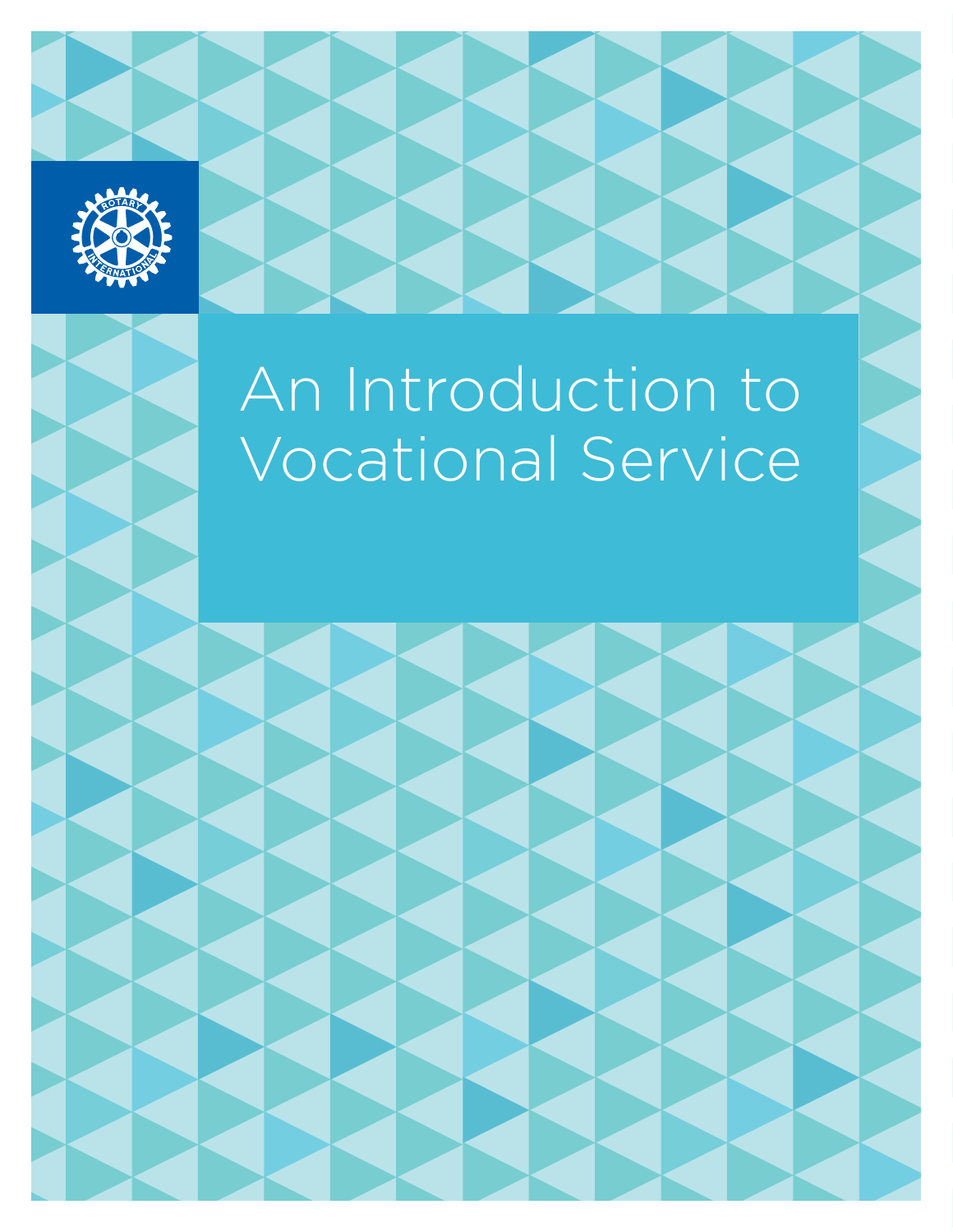

## **The Object of Rotary**

The Object of Rotary is to encourage and foster the ideal of service as a basis of worthy enterprise and, in particular, to encourage and foster:

- **FIRST.** The development of acquaintance as an opportunity for service;
- **SECOND.** High ethical standards in business and professions; the recognition of the worthiness of all useful occupations; and the dignifying of each Rotarian's occupation as an opportunity to serve society;
	- **THIRD.** The application of the ideal of service in each Rotarian's personal, business, and community life;
- **FOURTH.** The advancement of international understanding, goodwill, and peace through a world fellowship of business and professional persons united in the ideal of service.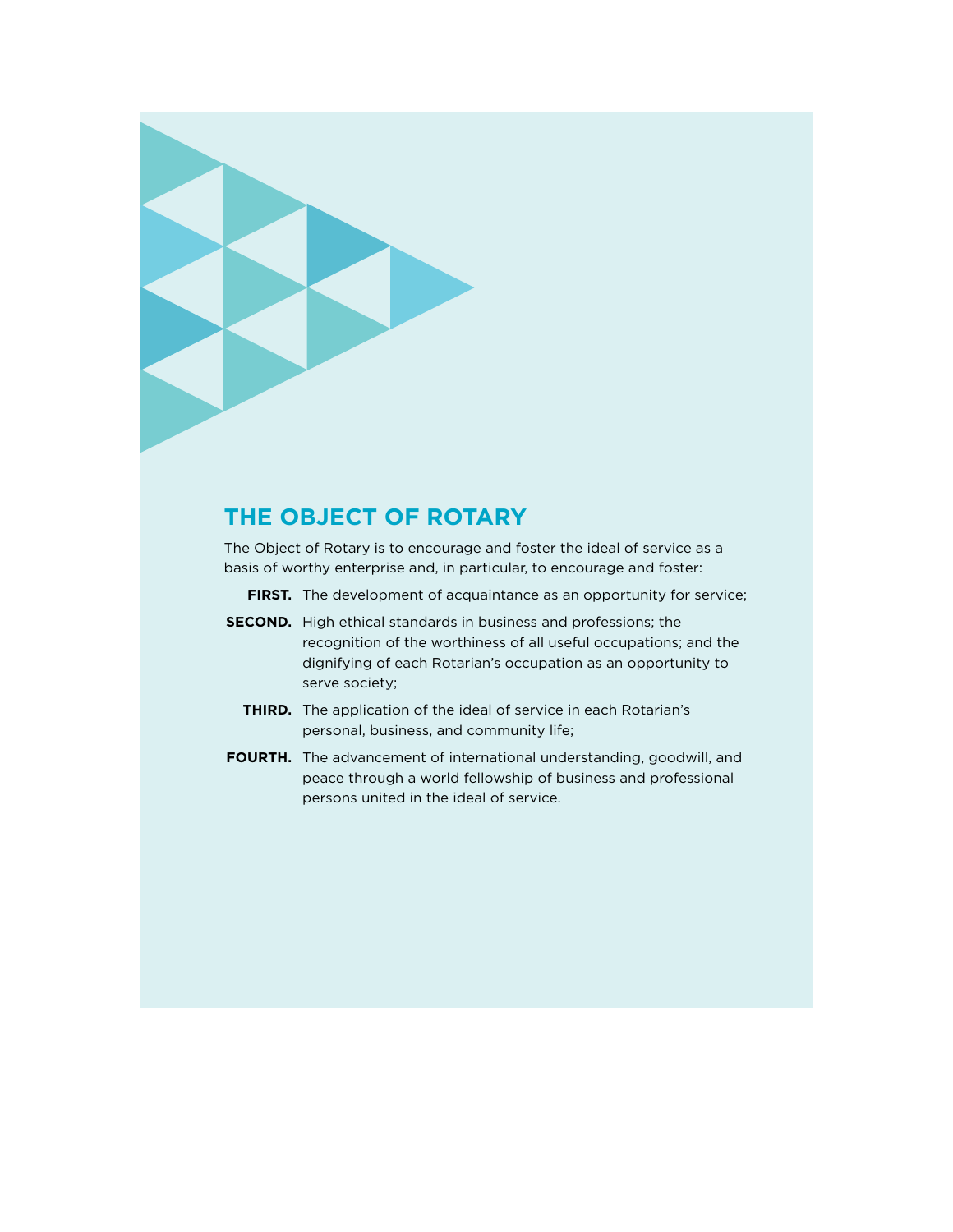What is vocational service? If you are an active, engaged Rotarian, you probably view vocational service as a way of life, even if you find it difficult to articulate a clear definition. This handbook can help you gain a better understanding of vocational service and equip you with ideas to help you practice it through your club activities and in your career.

# **The concept of vocational service**

The Object of Rotary is a philosophical statement of Rotary's purpose and the responsibilities of Rotarians. The concept of vocational service is rooted in the Second Object, which calls on Rotarians to "encourage and foster":

- • High ethical standards in business and professions
- • The recognition of the worthiness of all useful occupations
- The dignifying of each Rotarian's occupation as an opportunity to serve society

As a Rotarian, how can you put these ideals into action? Consider these suggestions:

- Talk about your vocation in your club, and take time to learn about fellow members' vocations.
- • Use your professional skills to serve a community.
- Practice your profession with integrity, and inspire others to behave ethically through your own words and actions.
- Help a young person achieve his or her career aspirations.
- • Guide and encourage others in their professional development.

If you do any of these things, you are performing vocational service. And if vocational service motivates and energizes you, then you're in the right place, because vocational service is the very essence of Rotary. It is what sets Rotary apart from other service organizations.

## **Take Action**

Throughout this handbook, look for examples of ways that you can take action through vocational service. Consider undertaking some of the activities described or introducing similar ones in your club.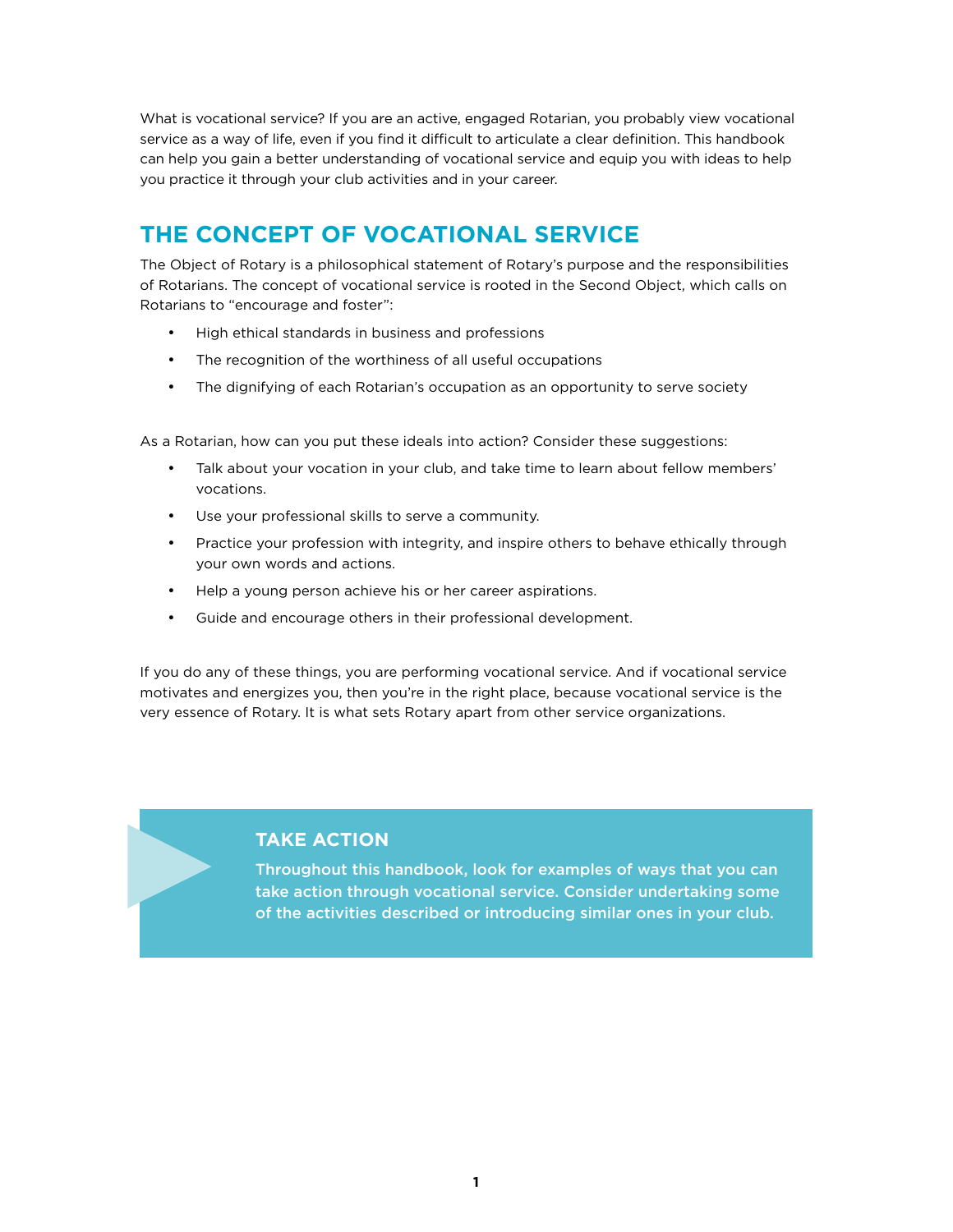## **Classification**

What first brought you to Rotary? In all likelihood, someone identified you as a prospective Rotarian because you are a respected member of your business or professional field — in Rotary parlance, your "classification." Each Rotary club's membership represents a cross-section of its community's business and professional population, which ensures diversity in experiences and perspectives. Classification and vocational service go hand in hand. Just as Rotarians represent their vocations in Rotary, so do they represent Rotary in their vocations.

#### **Take Action**

- Host a classification talk at your next club meeting. These presentations give members the chance to learn the inner workings of jobs other than their own and can plant the seeds for professional networking opportunities. The talks also are useful for introducing guests and prospective members to your club.
- **Organize tours of members' workplaces.** Members who find public speaking difficult might prefer to conduct a workplace tour rather than give a classification talk. If logistics can be worked out, schedule an occasional meeting in a member's place of employment.
- **Join or form a Rotary Fellowship** related to your vocation. Rotary Fellowships are international associations of Rotarians, Rotarians' spouses, and Rotaractors who share a recreational or vocational interest. There are vocational fellowships for doctors, law enforcement officers, editors, and members of other professions. Learn more at [www.rotary.org/fellowships.](http://www.rotary.org/fellowships)
- **Volunteer for a service project** that uses your vocational skills. Think about the skills that make you successful in your profession: Maybe you are trained in some branch of science or medicine, are handy with tools or mechanical things, know how to start a business, have expertise managing finances, or can influence others through public speaking or writing. Use your unique set of talents to make a difference in your community.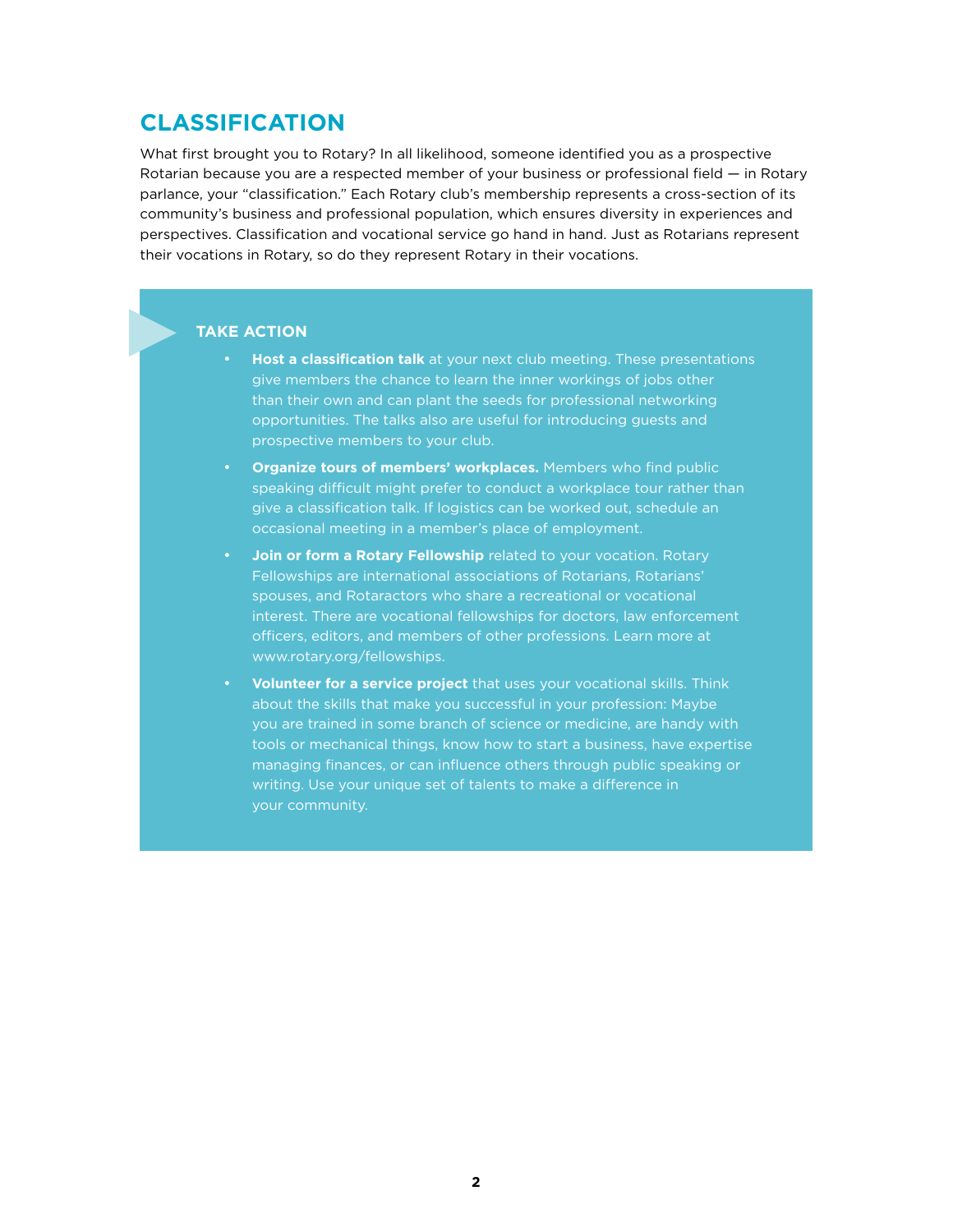## **Integrity and ethics**

Promoting integrity through ethical behavior is an essential part of what it means to be a Rotarian. Two standards developed by Rotarians — The Four-Way Test and the Rotary Code of Conduct — provide a road map for ethical behavior in the workplace and other areas of life.

#### **The Four-Way Test**

The Four-Way Test was conceived in 1932 by businessman Herbert J. Taylor, a member of the Rotary Club of Chicago who served as Rotary International president in 1954-55. Having taken on the task of saving a company from bankruptcy, Taylor developed the test as an ethical guide to follow in all business matters. The company's survival was credited to this simple philosophy. Adopted by Rotary International in 1934, The Four-Way Test remains an essential standard against which Rotarians measure ethical behavior. It has been translated into dozens of languages and promoted by Rotarians worldwide.

#### **The Four-Way Test**

Of the things we think, say or do:

- 1) Is it the TRUTH?
- 2) Is it FAIR to all concerned?
- 3) Will it build GOODWILL and BETTER FRIENDSHIPS?
- 4) Will it be BENEFICIAL to all concerned?

#### **Rotary Code of Conduct**

The Rotary Code of Conduct (formerly known as the Declaration of Rotarians in Businesses and Professions) provides a framework for ethical behavior that all Rotarians can use, together with The Four-Way Test, in their business and professional activities.



## **Rotary Code of Conduct**

As a Rotarian, I will

- 1. Exemplify the core value of integrity in all behaviors and activities
- 2. Use my vocational experience and talents to serve in Rotary
- 3. Conduct all of my personal, business, and professional affairs ethically, encouraging and fostering high ethical standards as an example to others
- 4. Be fair in all dealings with others and treat them with the respect due to them as fellow human beings
- 5. Promote recognition and respect for all occupations which are useful to society
- 6. Offer my vocational talents: to provide opportunities for young people, to work for the relief of the special needs of others, and to improve the quality of life in my community
- 7. Honor the trust that Rotary and fellow Rotarians provide and not do anything that will bring disfavor or reflect adversely on Rotary or fellow Rotarians
- 8. Not seek from a fellow Rotarian a privilege or advantage not normally accorded others in a business or professional relationship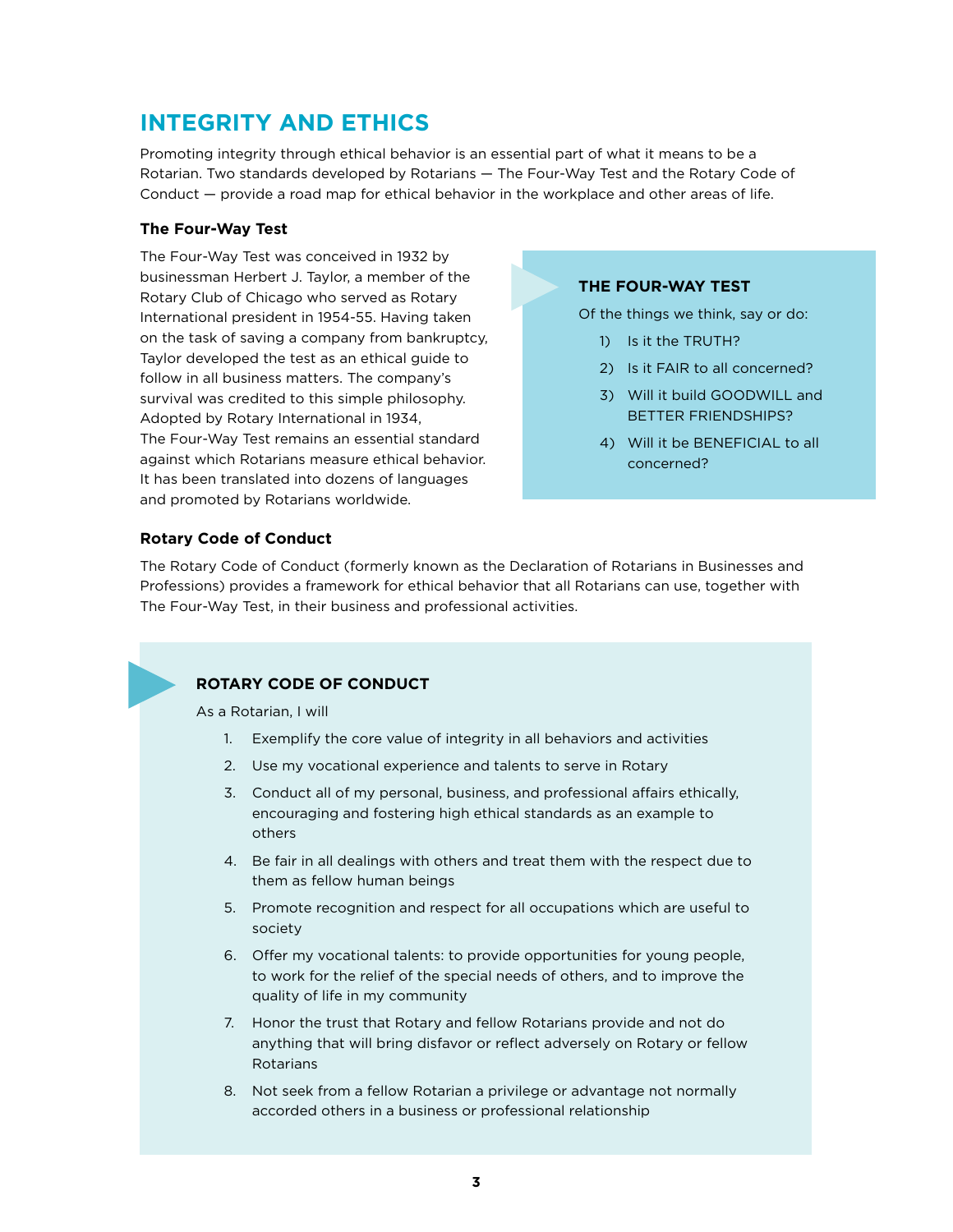#### **Advancing high ethical standards in the workplace**

As leaders in their businesses and professions, Rotarians can advance high ethical standards by setting a positive example among employees, associates, and the community in general. All types of work-related interaction offer an opportunity to encourage ethical behavior. Here are a few specific ways that Rotarians can integrate ethics into their daily work life:

- Discuss and emphasize honesty, accountability, fairness, integrity, and respect when hiring and training employees.
- • Praise and encourage the exemplary behavior of your colleagues.
- Demonstrate your personal commitment to high ethical standards in relations with customers, vendors, and business associates, treating each business interaction with care and consideration.

#### **Rotary's commitment to corporate social responsibility**

Corporate social responsibility is a company's commitment toward the community and environment in which it operates. The World Business Council for Sustainable Development defines it as "the continuing commitment by business to behave ethically and contribute to economic development while improving the quality of life of the workforce and their families as well as of the local community and society at large." According to a 2012 article on social ethics,\* there are currently three defining trends in corporate social responsibility:

- 1. **Giving aligned with core business expertise**, in which corporations target their philanthropy to issues related to what they do as a company
- 2. **Employee engagement through company-sponsored volunteer programs**, which raise morale and attract employees who share the company's social values
- 3. **The communication of a company's social values and commitments** through social media or other methods

#### **Rotary Name**

The name "Rotary" originated with the practice of rotating meeting sites among members' places of business. That tradition remains an excellent way for Rotarians to share their vocations with their club.

\* O'Keefe, Linda Novick. 2012. Social Ethics: A Peek Into 2012. Huffington Post, 4 April, [www.huffingtonpost.com/linda-novick-okeefe/corporate-social-responsibility\\_b\\_1401187.html](http://www.huffingtonpost.com/linda-novick-okeefe/corporate-social-responsibility_b_1401187.html)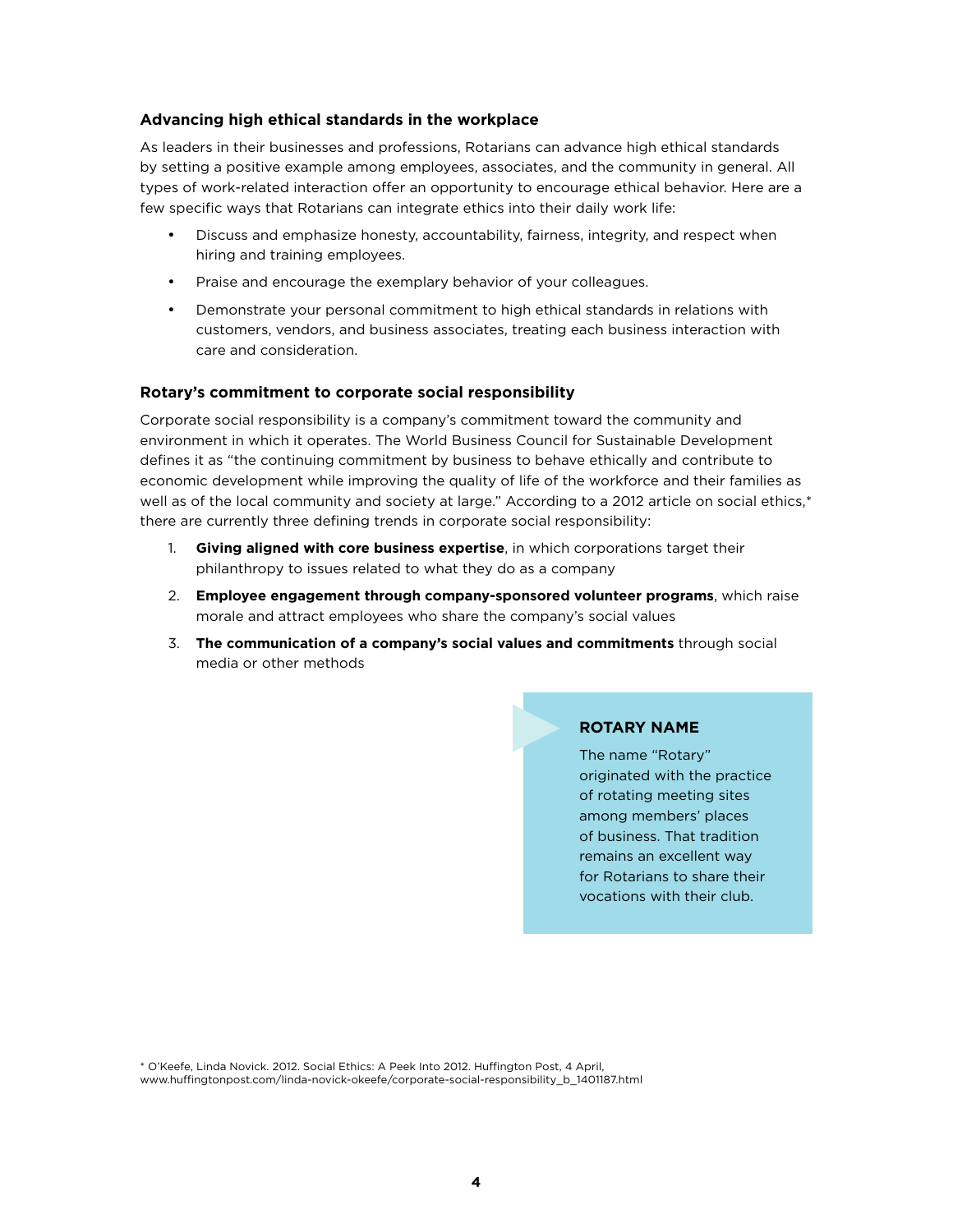The following statement in the Rotary Code of Policies (section 26.020.1) describes the organization's commitment to integrity and corporate social responsibility:

- From its origins, Rotary has built a philosophy based upon integrity in businesses and professions. Rotary clubs and individual Rotarians are committed to vocational service and high ethical standards in all of their interactions. These are summed up in the Object of Rotary, our core values (Service, Fellowship, Diversity, Integrity, Leadership), The Four-Way Test, and the Rotary Code of Conduct, carried out through our worldwide network of Rotary clubs and Rotarians.
- For Rotary International, as a corporate entity, its social responsibility philosophy can be summed up by our commitment to transparency in governance, stewardship of financial resources and the environment, and fair labor practices.

#### **Take Action**

- Have your club dedicate time to discuss the importance of The Four-Way Test and the Rotary Code of Conduct. In particular, be sure to educate new members and prospective members on the importance of these documents as guiding principles for Rotary's commitment to integrity.
- Organize a workshop on ethics in the workplace and invite local non-Rotarian business leaders to attend. To help participants build practical problem-solving skills, consider including an open discussion exploring how to deal with examples of ethical dilemmas.
- Give ethics awards to businesses or professionals who demonstrate high ethical standards in their treatment of employees, customers, and the communities in which they work.
- Sponsor an essay or speech contest for young people. Many clubs hold local or regional competitions for junior or senior high school students to address the theme "What The Four-Way Test means to me." These contests are an effective way to get young people engaged with the concepts of ethics and integrity.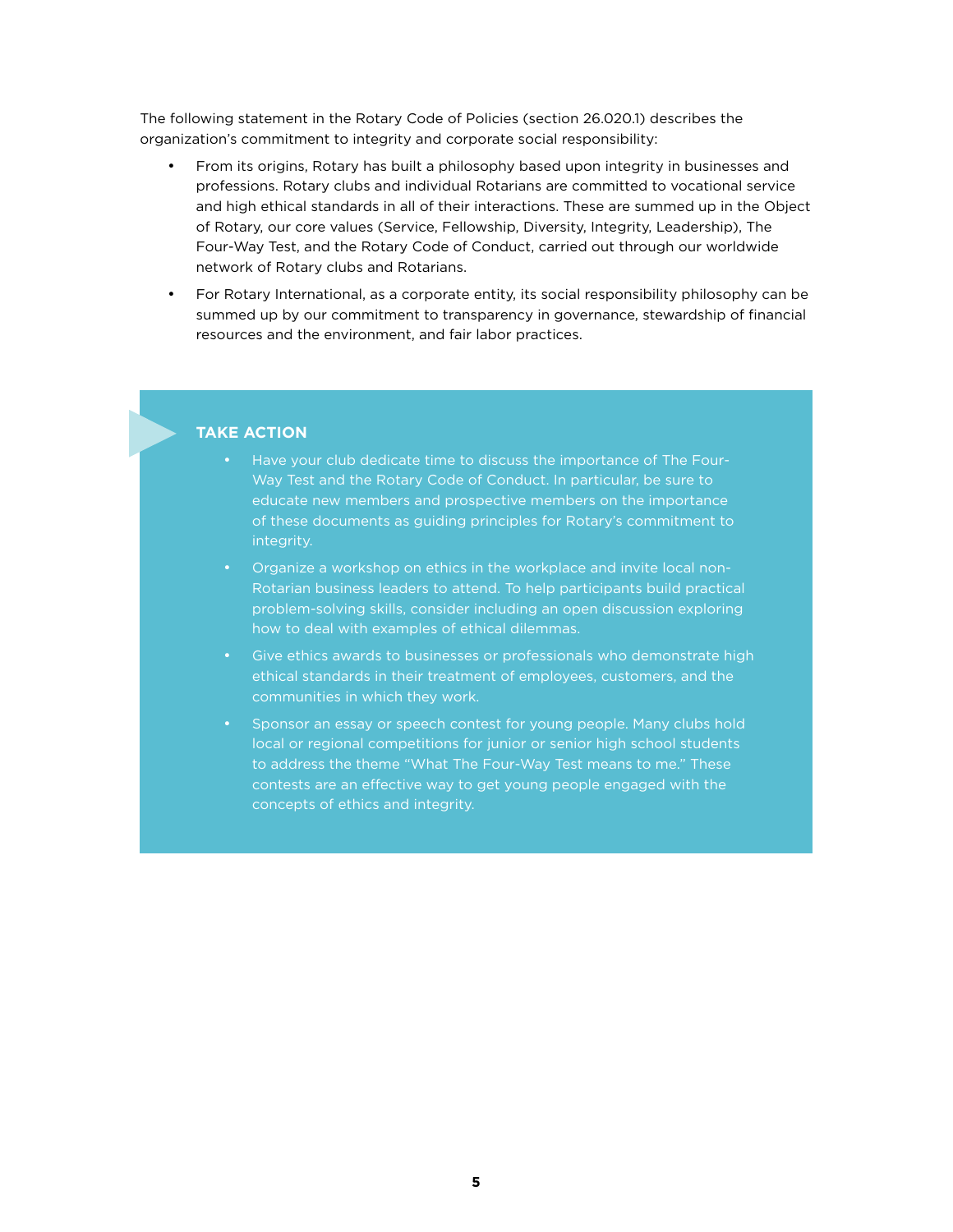## **Vocational training and professional development**

Rotary's guiding principles emphasize the importance of work. Work provides people with a livelihood and gives them dignity, and society benefits from having all of its members employed in a manner that maximizes their talents and ambitions. It should therefore come as no surprise that those who join Rotary clubs are committed to promoting professional development. Rotarians can pursue this commitment through activities that enhance their own knowledge, and by guiding and training others to find gainful, fulfilling employment.

#### **Take Action**

- **Network with non-Rotarian professionals in the community.** Consider hosting business networking events through your club or get involved in a professional association in the community. Making these connections will expose your club to potential members and provide opportunities for existing members to enhance their professional knowledge and connections.
- Provide career counseling for unemployed or underemployed adults. The recent global recession has left many talented people looking for employment. Reach out to those in your community and help job seekers develop the skills and confidence they need to compete in the job market.
- **Give career guidance to a young person.** Participate in a career day at a local high school or get involved in a one-on-one mentoring or jobshadowing program. By sharing knowledge about your profession, you can expose a young person to new possibilities and help them make sound career choices. Consider working with your local Interact or Rotaract club, or contact local school administrators.

#### **Vocational training teams**

Vocational training teams offer a hands-on approach to vocational service. In VTTs, groups of professionals travel either to learn more about their vocation or to teach local professionals about a particular field. A VTT helps create sustainable change by strengthening the knowledge and skills of individuals and communities and thereby improving their capacity to serve. In addition to experiencing a new culture and fostering global connections, Rotarians participating in a vocational training team have the opportunity to make an impact long after their travels end.

Teams that address one of Rotary's six areas of focus and follow certain specific guidelines for scope, sustainability, and measurability can qualify for a global grant through The Rotary Foundation. Funded teams must consist of a minimum of one Rotarian team leader with general Rotary knowledge, leadership skills, international experience, and experience in the area of focus, and at least two other participants (Rotarians or non-Rotarians) with two years of work experience in the area of focus. Learn more and see complete guidelines for global grant-funded VTTs at [www.rotary.org/grants.](http://www.rotary.org/grants)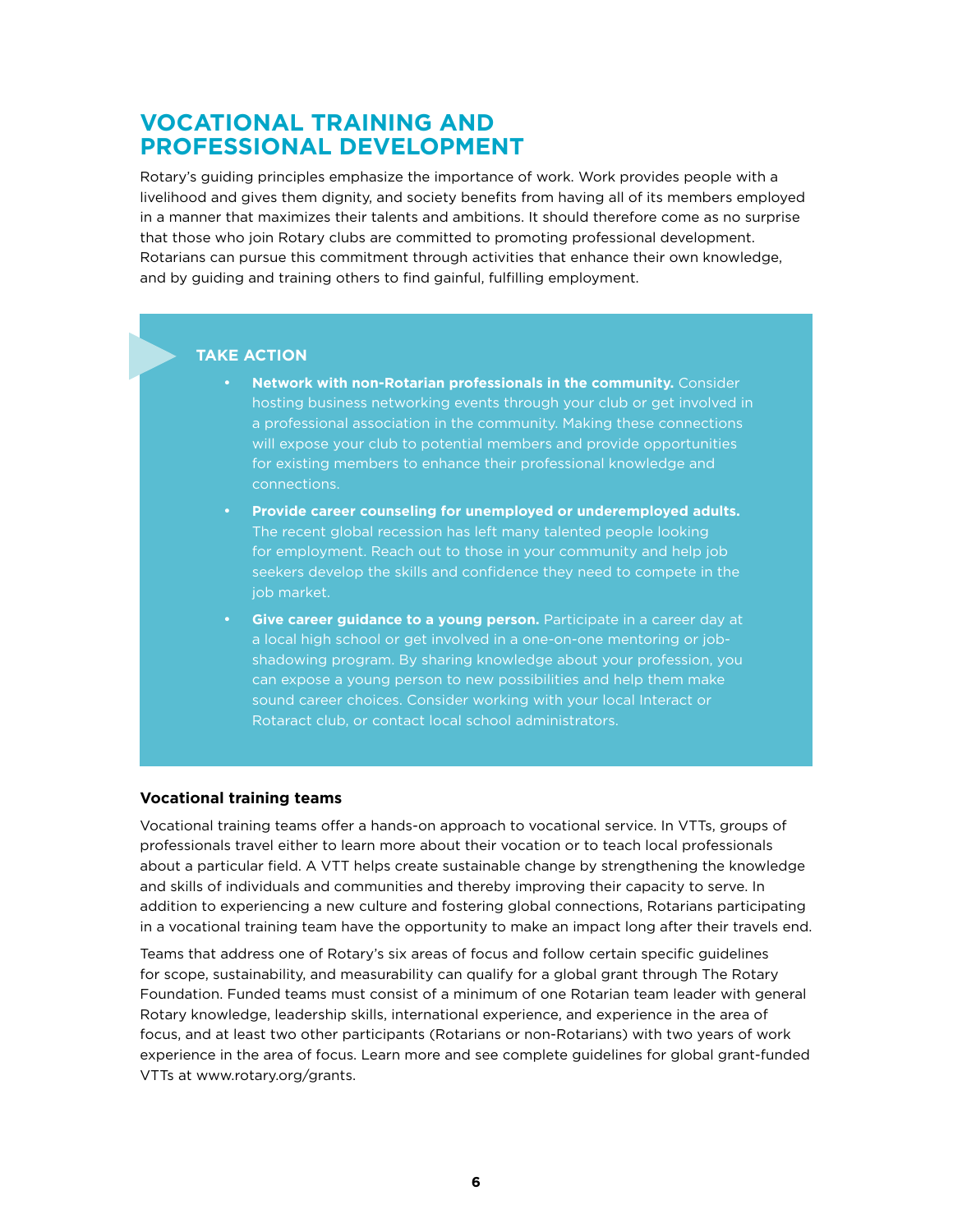#### **VTT Examples**

- • A district in the United States used district grant funds to partner with a district in Australia to exchange vocational training teams focused on the environmental impact of oil spills. The teams traveled to disaster sites to evaluate the effects and recovery efforts, then shared their analyses and ideas for ensuring access to clean water.
- • A district in South Africa used district grant funds to send a vocational training team to a community in another part of the country to provide teacher training in mathematics, science, and classroom skills. With the help of teachers, parents, and the community, this training will help two high schools increase the number of students who pass university entrance exams.
- A team of medical professionals from the United States traveled to Uganda to teach specialized pediatric heart surgery skills and techniques for postoperative care to surgeons at a hospital in Kampala. This VTT qualified for a global grant through The Rotary Foundation because its project related directly to maternal and child health — one of Rotary's six areas of focus — and met criteria to ensure that the training would have a significant, sustainable impact.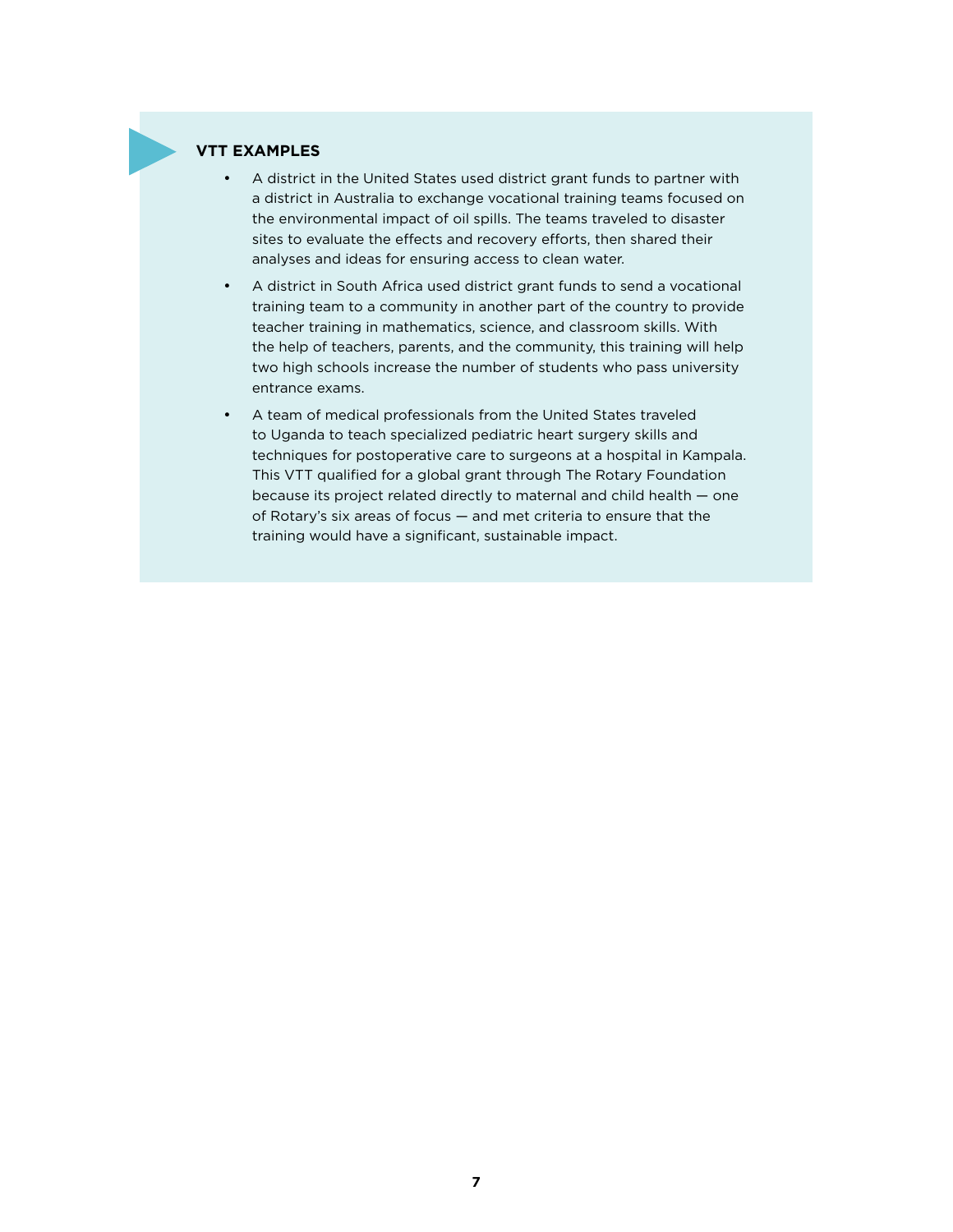## **Resources**

Take advantage of these resources and opportunities, and start promoting vocational service in your club today!

#### **Contact your district vocational service chair**

District governors are encouraged to appoint a district vocational service chair to provide guidance and project support to Rotarians. Consult your district directory or email [rotary.service@rotary.org](mailto:rotary.service@rotary.org) to obtain contact information for your district's chair.

#### **Observe Vocational Service Month**

Vocational Service Month in October is an opportunity to initiate significant vocational service projects. Consider using some of the suggested project ideas in this guide as a starting point.

The RI website offers resources to help you promote Vocational Service Month, including a downloadable flier and PowerPoint presentation.

#### **Sign up for** *Vocational Service Update*

*Vocational Service Update* is Rotary's free e-newsletter of vocational service news and resources. It is available in English, French, Italian, Japanese, Korean, Portuguese, and Spanish. Subscribe at [www.rotary.org/newsletters](http://www.rotary.org/newsletters) or email [rotary.service@rotary.org](mailto:rotary.service@rotary.org).

#### **Rotary Showcase**

Post your vocational service project on Rotary Showcase and tell your story to the world. Rotary Showcase enables you to share project information, upload photos, participate in discussions, and even join projects launched by other Rotarians. And it can connect directly to Facebook with a simple click. Go to [www.rotary.org/showcase](http://www.rotary.org/showcase) to see what other clubs are doing.

## **Questions? Contact us**

Rotary Service Department [rotary.service@rotary.org](mailto:rotary.service@rotary.org)